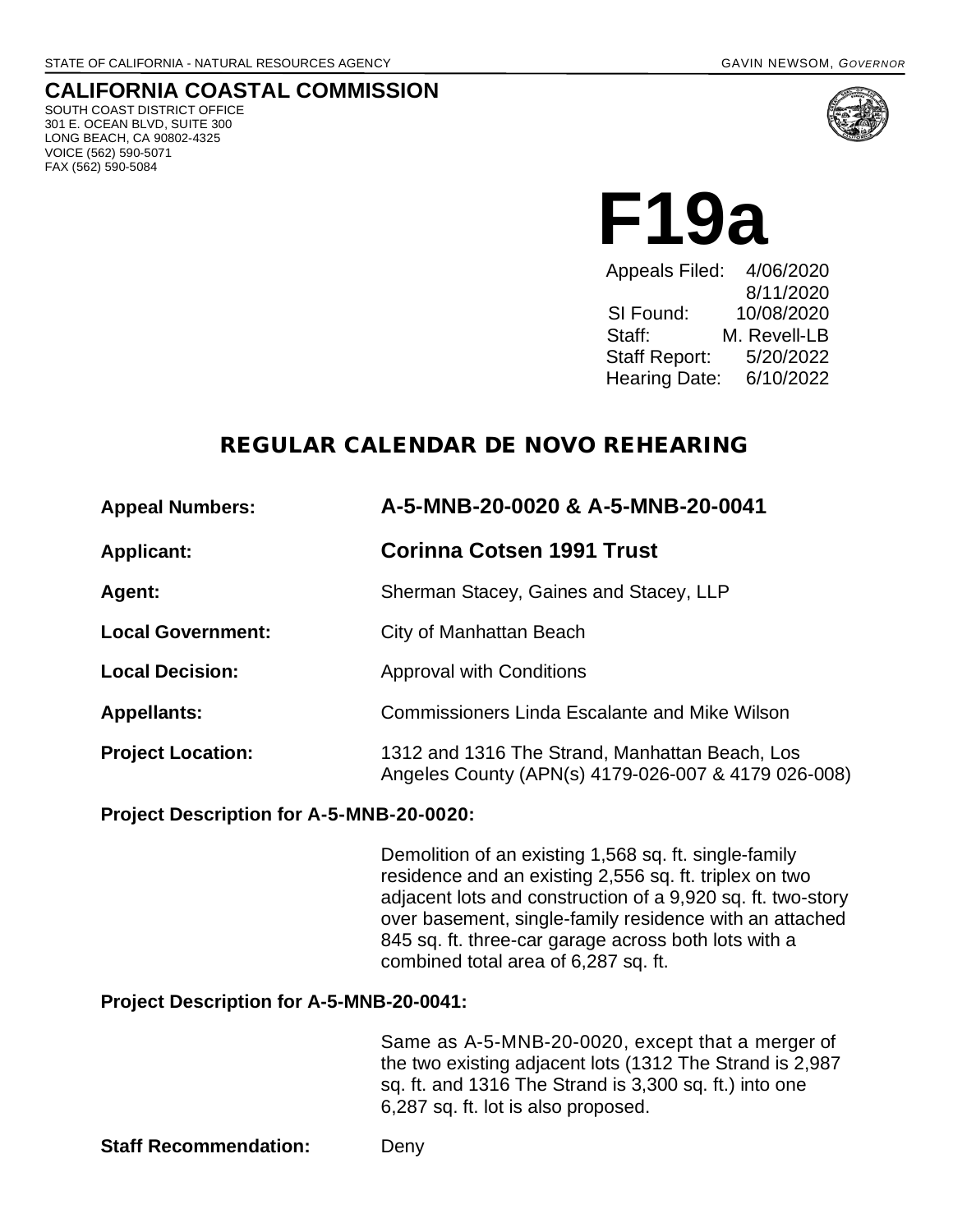## SUMMARY OF STAFF RECOMMENDATION.

The matter currently before the Commission for re-hearing is a de novo review of two coastal development permit applications originally submitted by Ms. Corrina Cotsen (Applicant) to the City of Manhattan Beach (City) in 2019 to demolish a single-family residence located at 1316 The Strand and a triplex located at 1312 The Strand, merge the two lots, and build a new single-family residence across the new single lot.

On January 7, 2020, the City approved a coastal development permit (CDP) for Ms. Cotsen's first application for demolition of two residential structures on two separate lots and construction of a new single-family residence over both lots. Commissioner Escalante and Commissioner Wilson appealed the City's decision on April 6, 2020, resulting in Appeal No. A-5-MNB-20-0020. The City then approved the Applicant's second application for the proposed lot merger and issued a correction to the first CDP with an updated project description (including the proposed demolition, construction, and lot merger), on July 23, 2020. Commissioner Escalante and Commissioner Wilson subsequently appealed the corrected CDP, resulting in Appeal No. A-5-MNB-20-0041.

The Commission considered the combined appeals in October and November of 2020. In October, the Commission found the appeals to raise substantial issues and accepted the appeals for a full de novo review of the Applicant's CDP applications. In November, the Commission conducted its de novo review of Ms. Cotsen's applications and denied them as inconsistent with policies of the certified Local Coastal Program (LCP) for Manhattan Beach. Specifically, the Commission found that the project facilitated a larger, less dense development pattern than what was intended by the LCP's "High Density Residential" designation for the site. Second, the Commission determined that the City-approved single-family residence is significantly larger than the surrounding residential development and is out of character with the general pattern of multi-family buildings in the immediate vicinity and, therefore, the project was inconsistent with the LCP's community character policies. Ms. Cotsen subsequently filed a lawsuit challenging the Commission's denial of her permit applications.

On January 4, 2022, the court held a hearing and denied the Applicant's petition. The court found that the Commission reasonably determined that the proposed demolition of a triplex and single-family residence, lot merger, and construction of a large single-family residence across two adjacent lots is not consistent with Coastal Act and LCP policies protecting community character, and that its findings that the proposed lot and home size are out of character with the surrounding community are supported by substantial evidence. However, the court did not find adequate support for the Commission's findings that the proposed loss of density is inconsistent with the LCP. Given the split decision, the court entered judgment in February 2022 denying the Applicant's writ petition while also remanding the decision to the Commission "for reconsideration . . . as to whether, in light of the Court's Statement of Decision, a coastal development permit should have been denied for the demolition of the structures at 1312 The Strand and 1316 The Strand."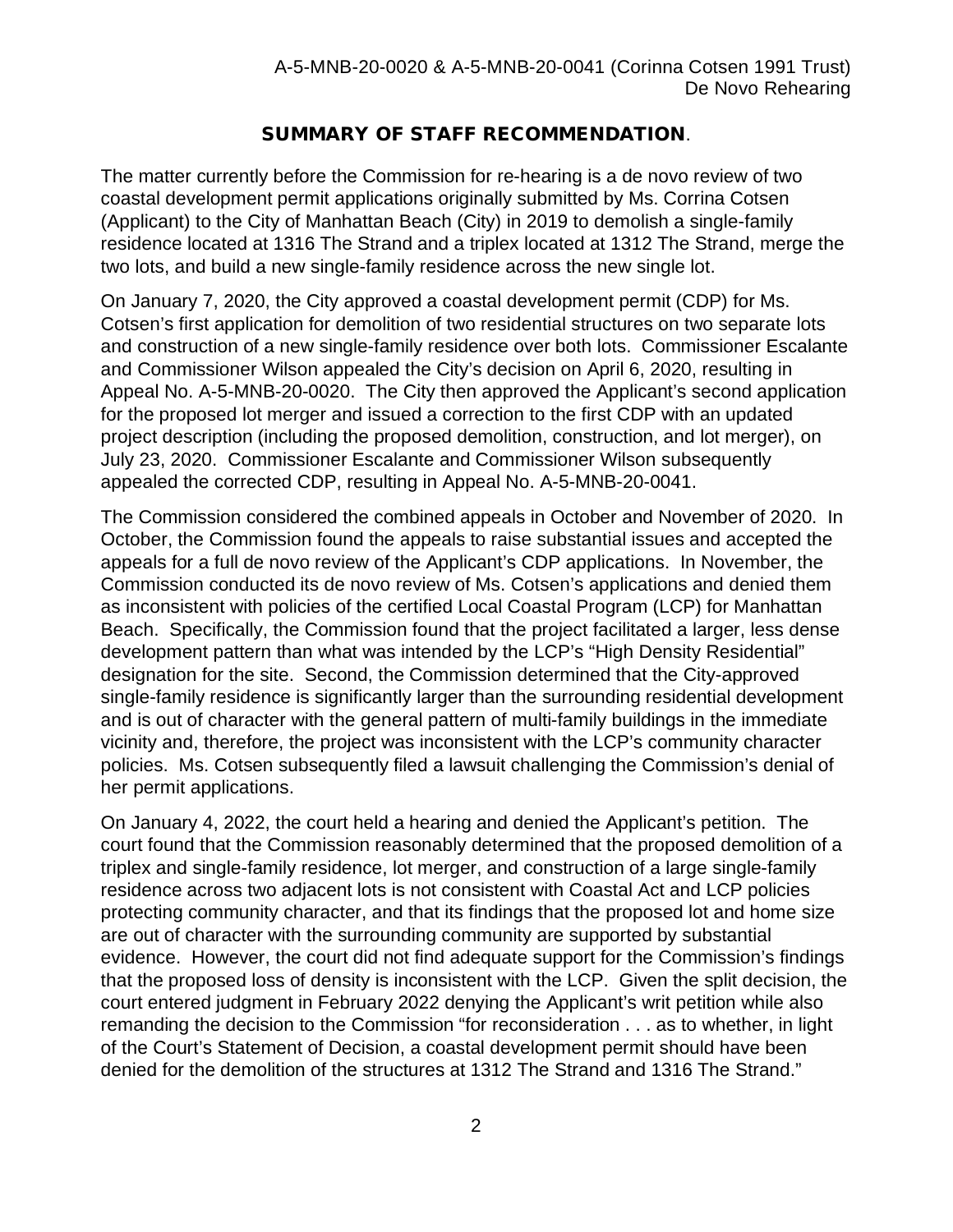Commission staff recommends that the Commission, after a hearing on the narrow question presented by the trial court and in light of the court's Statement of Decision, reaffirm its decision to deny the Applicant's permit applications, for the following reasons. First, the Commission denied the entire proposed project before the Commission on appeal—consisting of demolition of two residential structures, a lot merger, and construction of a single-family residence—as inconsistent with the community character policies of the City's certified LCP. The trial court upheld the Commission's denial of the project on community character grounds and the Commission is not required to revisit that valid decision in this hearing.

Second, in reviewing the Applicant's project, the Commission properly reviewed the entire project proposed by the Applicant and appealed to the Commission. The Commission was not required to consider approving a coastal development permit for only the demolition portion of the project. The Coastal Act does not require the Commission to redesign projects for applicants in order to identify a project that would be consistent with the standard of review, to divide projects into phases or components in order to identify subparts that might, in isolation, be approvable, or to impose conditions of approval to achieve consistency with certified LCPs or the Coastal Act.

Third, to the extent the Commission has discretion to approve components of a project that are consistent with LCP policies (or the Coastal Act) and deny portions that are not, the Commission reasonably declined to approve only the demolition portion of the Applicant's project. The purpose of the project is to replace the existing structures with a new residence on a merged lot, not merely to demolish the existing structures. The Coastal Act and implementing regulations anticipate that "functionally related development" performed by the same applicant will be the subject of a single permit application, not approved piecemeal (14 Cal. Code Regs. § 13053.4(a).) No purpose of the LCP or the Coastal Act would be served by approving the demolition component of the project in isolation.

In short, the Commission's denial of the Applicant's project was upheld by the trial court. If the Applicant wishes to build a different structure (or structures) on her property, the Applicant may submit an application to the City, the primary permitting authority for development in the Manhattan Beach coastal zone.

Therefore, Commission staff recommends that the Commission deny the applications for the proposed project because it is inconsistent with the LCP's community character policies. The motions to adopt staff's recommendations can be found on **Page 5.**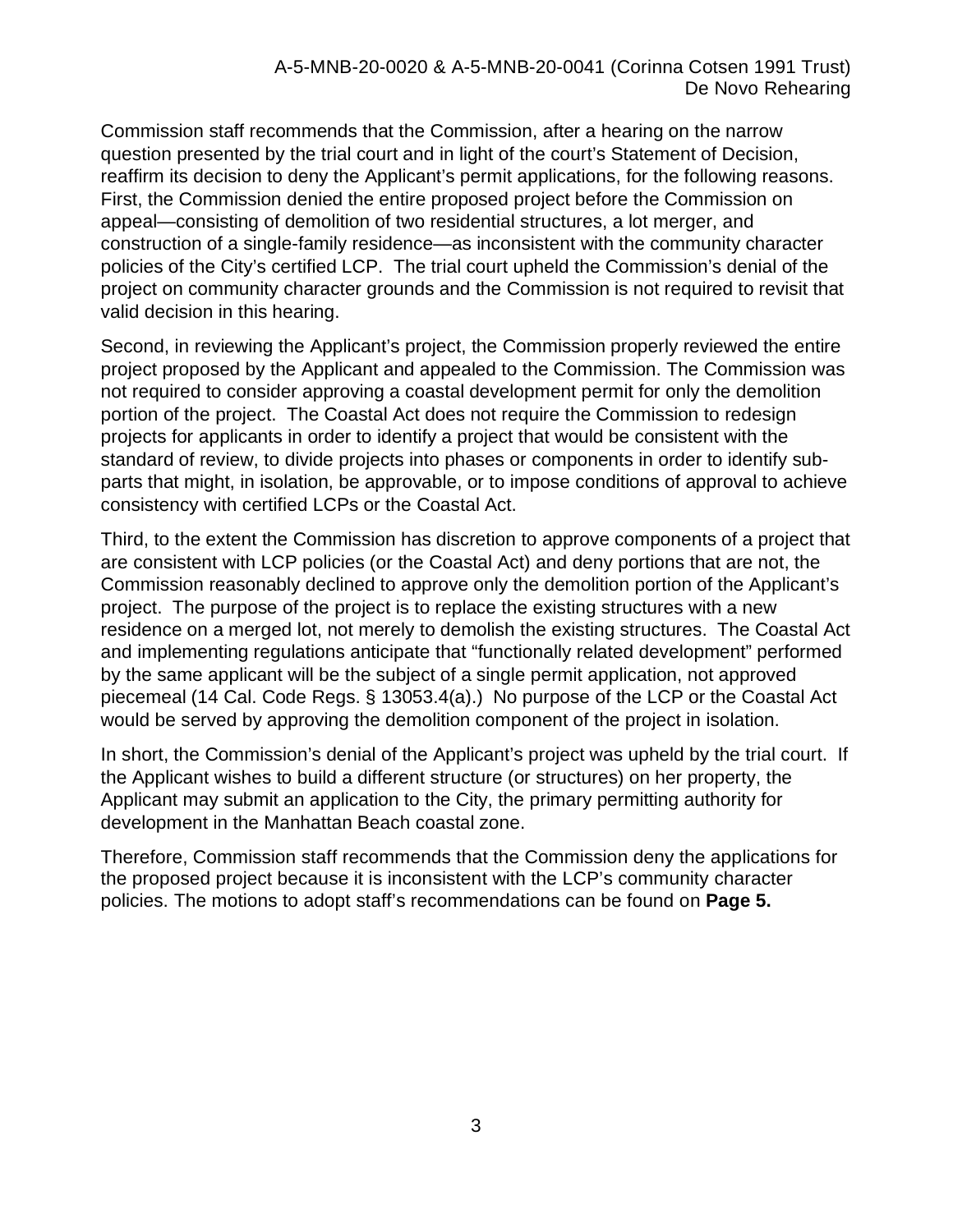# TABLE OF CONTENTS

## **[EXHIBITS](about:blank)**

- Exhibit 1 Project Location
- Exhibit 2 Project Plans
- Exhibit 3 Local CDP No. 19-21
- Exhibit 4 Appeal A-5-MNB-20-0020
- Exhibit 5 Local CDP No. CA 19-21 *Nunc Pro Tunc*
- Exhibit 6 Appeal A-5-MNB-20-0041
- Exhibit 7 City of Manhattan Beach Urgency Ordinance 19-0020-U, dated 12/17/19.
- Exhibit 8 Judgment and Order of Remand, *Cotsen, et al. v. California Coastal Commission*, Case No. 20STCP04214
- Exhibit 9 Statement of Decision, *Cotsen, et al. v. California Coastal Commission*, Case No. 20STCP04214
- Exhibit 10 Adopted tentative ruling, *Sunshine Enterprises, LP v. California Coastal Commission*, Case No. BS158638
- Exhibit 11 Unpublished Opinion, *Sunshine Enterprises, LP v. California Coastal Commission,* Court of Appeal – Second District, BA284459
- Exhibit 12 Staff Report for Appeal No. A-5-MNB-20-0020 & A-5-MNB-20-0041; Staff Report Addendum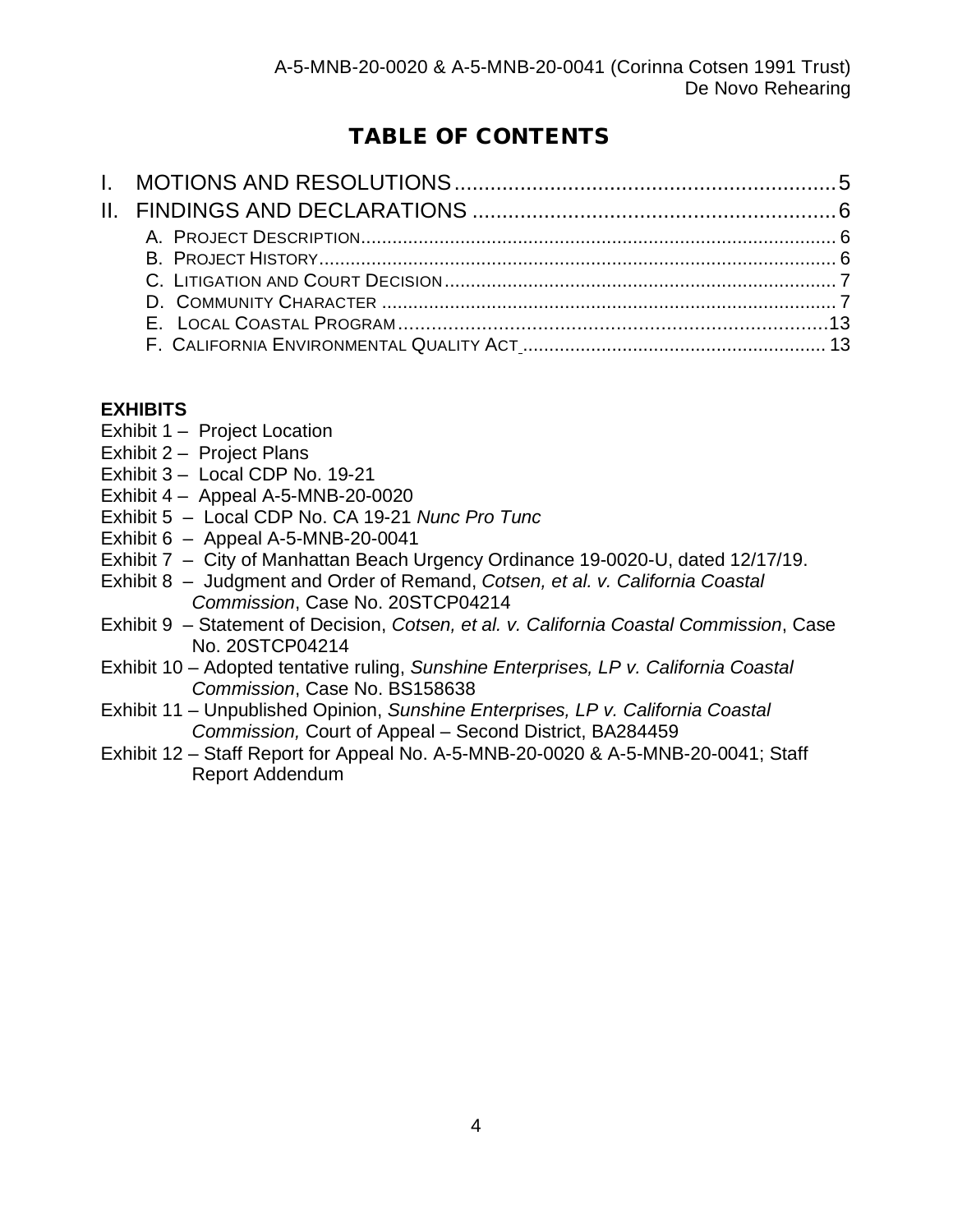## **I. MOTION AND RESOLUTION**

## **Motion I:**

I move that the Commission **approve** Coastal Development Permit No. **A-5- MNB-20-0020** for the development proposed by the applicant.

Staff recommends a **NO** vote. Failure of this motion will result in denial of the permit and adoption of the following resolution and findings. The motion passes only by affirmative vote of a majority of the Commissioners present.

## **Resolution I:**

The Commission hereby denies Coastal Development Permit No. **A-5-MNB-20- 0020** for the proposed development on the ground that the development will not conform with the Certified Local Coastal Plan and the public access and recreation policies of Chapter 3 of the Coastal Act. Approval of the permit would not comply with the California Environmental Quality Act because there are feasible mitigation measures or alternatives that would substantially lessen the significant adverse impacts of the development on the environment.

### **Motion II:**

I move that the Commission **approve** Coastal Development Permit No. **A-5- MNB-20-0041** for the development proposed by the applicant.

Staff recommends a **NO** vote. Failure of this motion will result in denial of the permit and adoption of the following resolution and findings. The motion passes only by affirmative vote of a majority of the Commissioners present.

#### **Resolution II:**

The Commission hereby denies Coastal Development Permit No. **A-5-MNB-20- 0041** for the proposed development on the ground that the development will not conform with the Certified Local Coastal Plan and the public access and recreation policies of Chapter 3 of the Coastal Act. Approval of the permit would not comply with the California Environmental Quality Act because there are feasible mitigation measures or alternatives that would substantially lessen the significant adverse impacts of the development on the environment.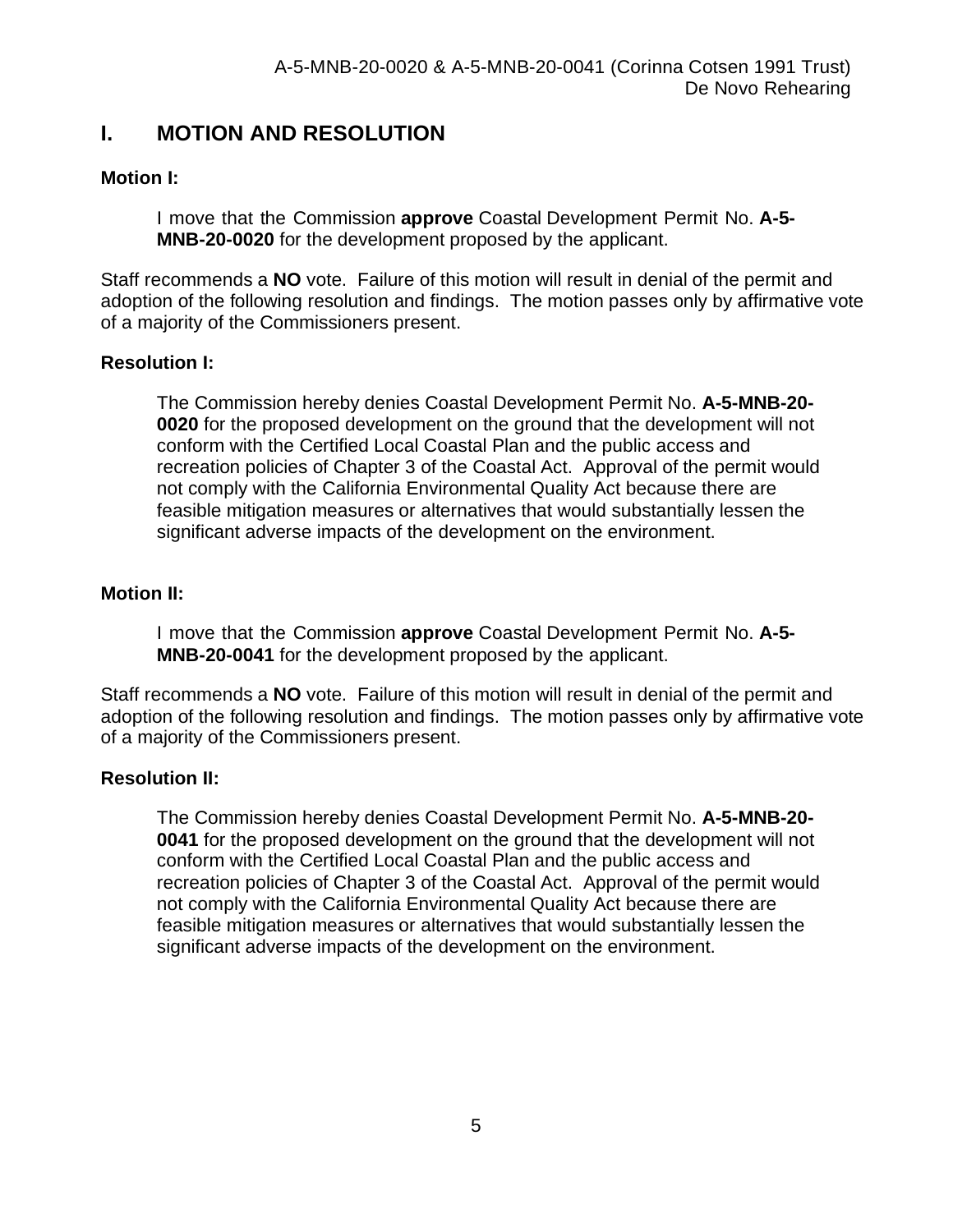## **II. FINDINGS AND DECLARATIONS**

## **A. Project Description and Location**

The City of Manhattan Beach approved the demolition of an existing 1,568 sq. ft. singlefamily residence and an existing 2,556 sq. ft. triplex on two adjacent lots owned by the same applicant, a merger of the two lots (1312 The Strand is 2,987 sq. ft. and 1316 The Strand is 3,300 sq. ft.) into one 6,287 sq. ft. lot, and construction of a 9,920 sq. ft., 30-ft. high, two-story over basement, single family residence with an attached 845 sq. ft. threecar garage (**[Exhibit 2](https://documents.coastal.ca.gov/reports/2022/6/F19a/F19a-6-2022-exhibits.pdf)**). The current configuration of the existing residential units on the lots consists of a three-unit triplex at 1312 The Strand, which is comprised of (2) two bed, 2 bath units (upper and lower along on the Strand) and (1) one bed, one bath unit over the garage fronting the alley with six on-site parking spaces, and a 1,568 sq. ft single-family residence at 1316 The Strand with two onsite parking spaces. In total, the existing lots currently provide 4 residential units. The triplex at 1312 The Strand is a legal nonconforming structure because it does not meet current development standards for open space requirements, but it is consistent with the density policies of the certified local coastal program (LCP).

The project site is located in an urbanized neighborhood within Area District III (Beach Area) of the City of Manhattan Beach and is zoned Residential High-Density (RH) under the Certified LCP. The project site consists of two adjacent rectangular shaped, oceanfronting lots located at 1312 and 1316 The Strand; the lots are 2,987 sq. ft. and 3,300 sq. ft., respectively (**[Exhibit 1](https://documents.coastal.ca.gov/reports/2022/6/F19a/F19a-6-2022-exhibits.pdf)**). The site is located along The Strand, which is a 12-ft. wide paved public walkway between the ocean-fronting residences and the sandy beach and is between the first public road parallel to the sea (Ocean Drive) and the sea. Pursuant to the City's certified LCP, the project site is located in an appealable area. Public access to the beach is available via a public access stairway located at the terminus of  $14<sup>th</sup>$  Street approximately 120 ft. upcoast of the project site.

## **B. Project History**

On October 21, 2019, Ms. Cotsen applied for a CDP from the City of Manhattan Beach to demolish a three-unit structure (or triplex), located on 1312 The Strand, and a single-family residence, located on 1316 The Strand, and construct a 9,923 square foot single-family residence and attached three-car garage across the two adjacent lots. On November 15, 2019, Ms. Cotsen submitted a second, separate application for the merger of the two adjacent lots. On January 7, 2020, the City approved a coastal development permit (CDP) application for the first proposed project (Local CDP No. 19-21). (**[Exhibit 3](https://documents.coastal.ca.gov/reports/2022/6/F19a/F19a-6-2022-exhibits.pdf)**).

On March 23, 2020, the Coastal Commission's South Coast District Office received a valid Notice of Final Action (NOFA) for Local CDP No. CA 19-21. The NOFA did not include the merger of the 1312 and the 1316 properties in its project description. The Commission issued a Notification of Appeal Period on March 25, 2020. On April 6, 2020, Commissioners Escalante and Wilson filed an appeal of the project during the ten (10) working day appeal period (**[Exhibit 4](https://documents.coastal.ca.gov/reports/2022/6/F19a/F19a-6-2022-exhibits.pdf)**). No other appeals were received. The City and applicant were notified of the appeal by Commission staff in a letter also dated April 6, 2020.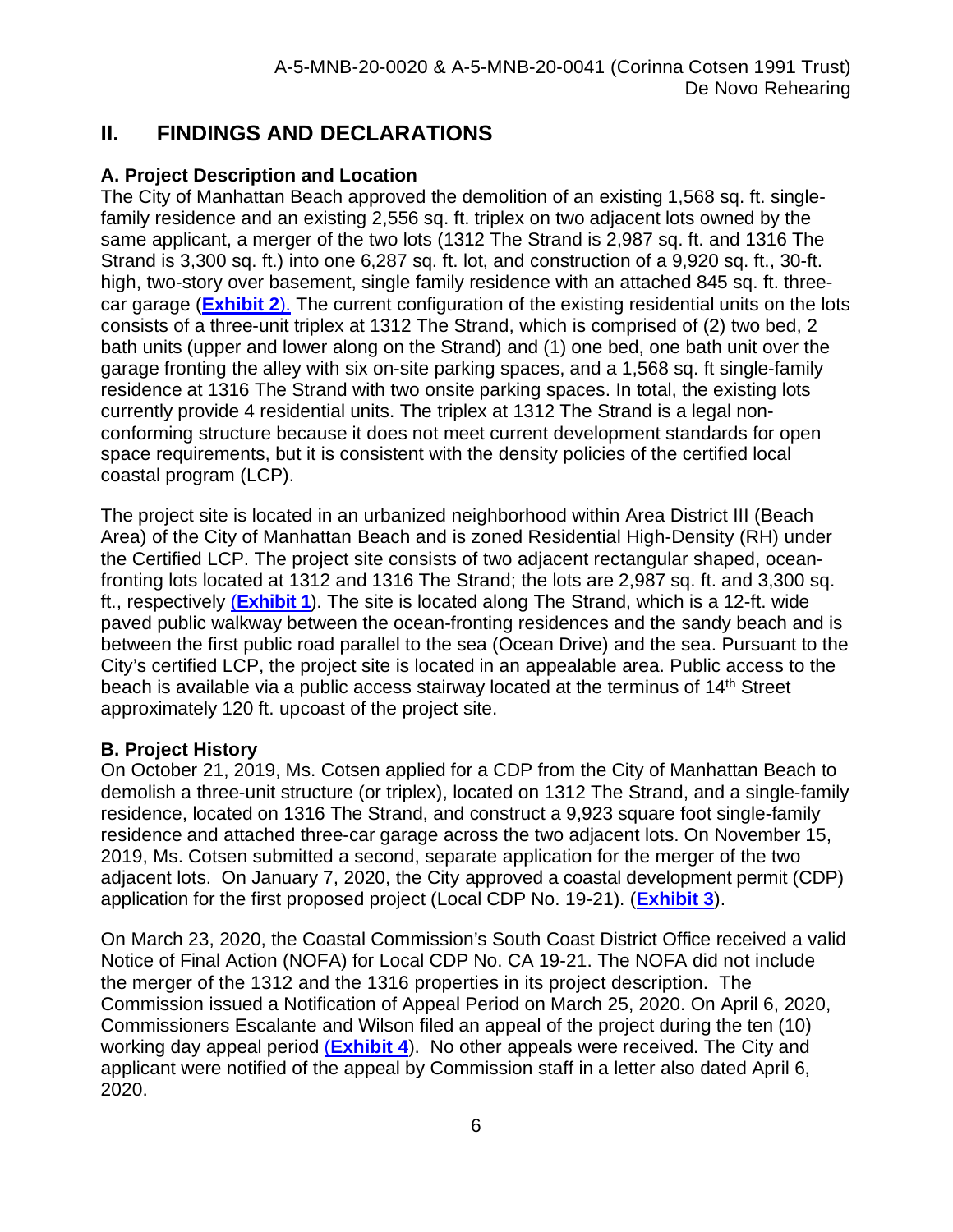On May 21, 2020, a staff report for the appealed project was published, however on June 4, 2020, prior to the public hearing for the appeal, the applicant waived the 49-day deadline for Commission action on the appeal and requested a postponement of the Commission hearing.

The City then acted on Ms. Cotsen's second application for the lot merger by revising the previously approved local CDP to incorporate the lot merger. The Commission received a new Notice of Final Action (NOFA) for City of Manhattan Beach Local CDP No. CA 19-21*c* on July 29, 2020. On August 9, 2020, Commissioners Escalante and Wilson filed an appeal during the ten (10) working day appeal period (**[Exhibit 6](https://documents.coastal.ca.gov/reports/2022/6/F19a/F19a-6-2022-exhibits.pdf)**). No other appeals were received. The City and applicant were notified of the appeal by Commission staff in a letter dated August 11, 2020.

On October 8, 2020, the Commission determined that appeals A-5-MNB-20-0020 & A-5- MNB-20-0041 raised a substantial issue with respect to consistency with the City's certified LCP and accepted the appeals for a de novo review of Ms. Cotsen's applications.

On November 4, 2020, the Commission continued its hearing on appeals A-5-MNB-20- 0020 & A-5-MNB-20-0041 by conducting its *de novo* review of the applications and unanimously voted to deny the CDP applications. The Commission found that the proposed project, including the demolition of the triplex and residence, merger of the two lots, and construction of an almost 10,000 square foot house across the two merged lots, was inconsistent with the certified LCP for Manhattan Beach because the loss of three residential units did not comport with the intended density for the area in which the project was located, and because the proposed residence was significantly larger than the surrounding development and out of character with the general pattern of multi-family development in the surrounding area **[\(Exhibit 12\)](https://documents.coastal.ca.gov/reports/2022/6/F19a/F19a-6-2022-exhibits.pdf)**.

#### **C. Litigation and Court Decision**

On December 23, 2020, Ms. Cotsen filed a lawsuit challenging the Commission's denial of her permit applications, and on January 4, 2022, the court held a hearing and denied Ms. Cotsen's petition **[\(Exhibits 8 & 9\)](https://documents.coastal.ca.gov/reports/2022/6/F19a/F19a-6-2022-exhibits.pdf)**. The court found that the Commission reasonably determined that the proposed demolition of a triplex, lot merger, and construction of a large single-family residence was not consistent with Coastal Act and LCP policies protecting community character, and that the Commission's findings that the proposed lot and singlefamily residence are out of character with the surrounding community are supported by substantial evidence. However, the court did not find adequate support for the Commission's findings that the proposed loss of density is inconsistent with the LCP. On February 14, 2022, the court entered judgment denying Ms. Cotsen's writ petition while also remanding the decision to the Commission "for reconsideration . . . as to whether, in light of the Court's Statement of Decision, a coastal development permit should have been denied for the demolition of the structures at 1312 The Strand and 1316 The Strand."

#### **D. COMMUNITY CHARACTER**

The Manhattan Beach LCP includes the following relevant policies related to locating and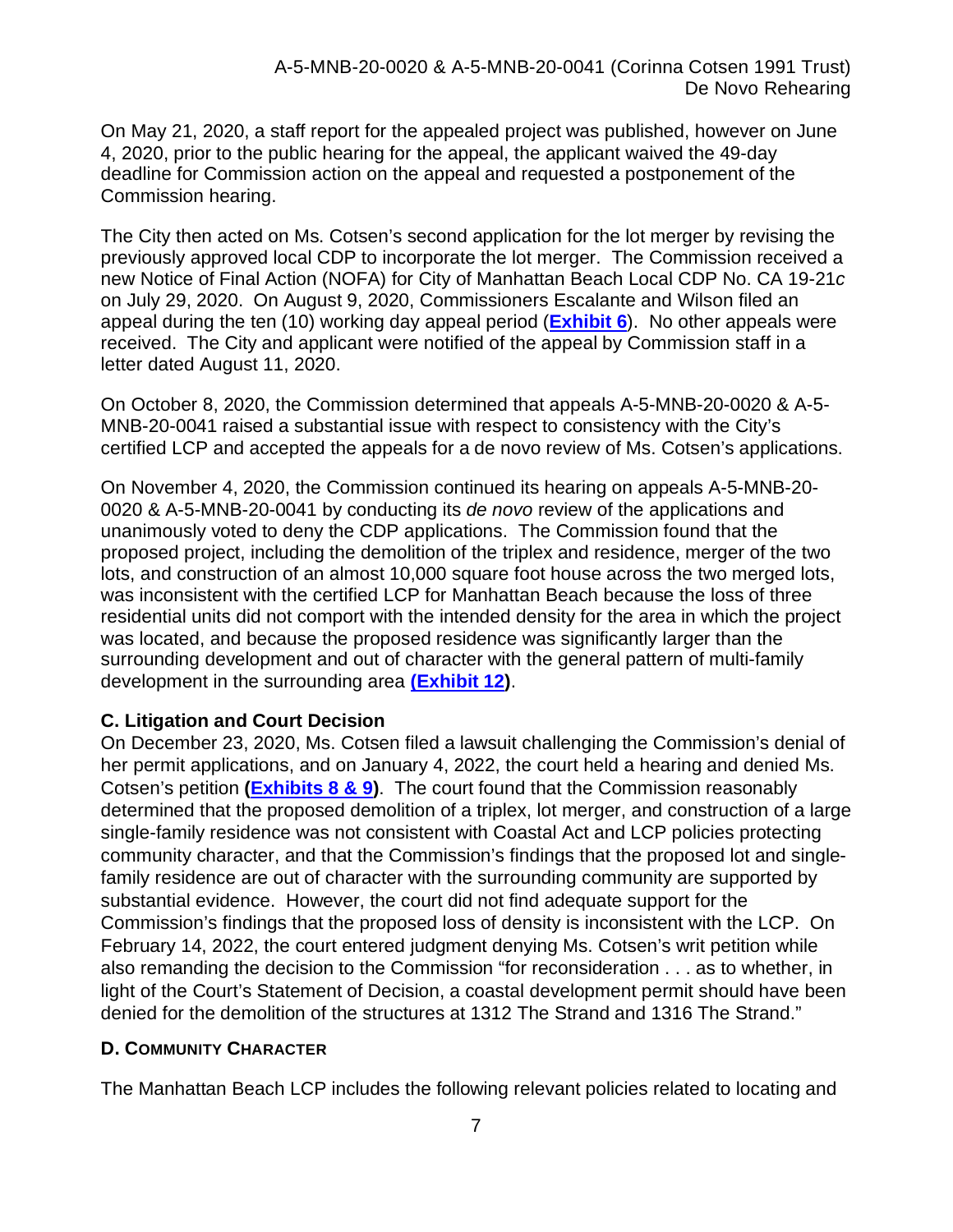planning new residential development in the coastal zone:

**LUP Policy II.B.1 States: Maintain building scale in coastal zone residential neighborhoods consistent with Chapter 2 of the Implementation Plan.**

**LUP Policy II.B.2 States: Maintain residential building bulk control established by development standards in Chapter 2 of the Implementation Plan.**

Chapter II of the IP includes the following policies:

### **A.01.030. of Chapter 2 of the Certified Implementation Plan (IP)** states:

The broad purposes of the Zoning Code are to protect and promote the public health, safety, and general welfare, and to implement the policies of the Local Coastal Plan, as provided in the California Government Code, Title 7, Chapters 3 and 4 and in the California Constitution, Chapter 11, Section 7. More specifically, the Zoning code is intended to:

A. Provide a precise guide for the physical development of the Coastal Zone in order to:

1. Preserve the character and quality of residential neighborhoods consistent with the character of the two area districts of the Coastal Zone;

2. Foster convenient, harmonious, and workable relationships among land uses; and

3. Achieve progressively the arrangement of land uses described in the Local Coastal Plan.

**A.12.010 Specific Purposes (Residential Districts)** In addition to the general purposes listed in Chapter A.01; the specific purposes of residential districts are to:

- A. Provide appropriately located areas for residential development that are consistent with the Local Coastal Plan and with standards of public health and safety established by the City Code.
- B. Ensure adequate light, area, privacy, and open space for each dwelling and protect residents from harmful effects of excessive noise, population density, traffic congestion, and other adverse environmental effects.
- C. Protect adjoining single-family residential districts from excessive loss of sun, light, quiet, and privacy resulting from proximity to multifamily development.
- D. Encourage reduced visual building bulk with effective setback, height, open space, site area, and similar standards, and provide incentives for retention of existing smaller homes. Include provision for an administrative Minor Exception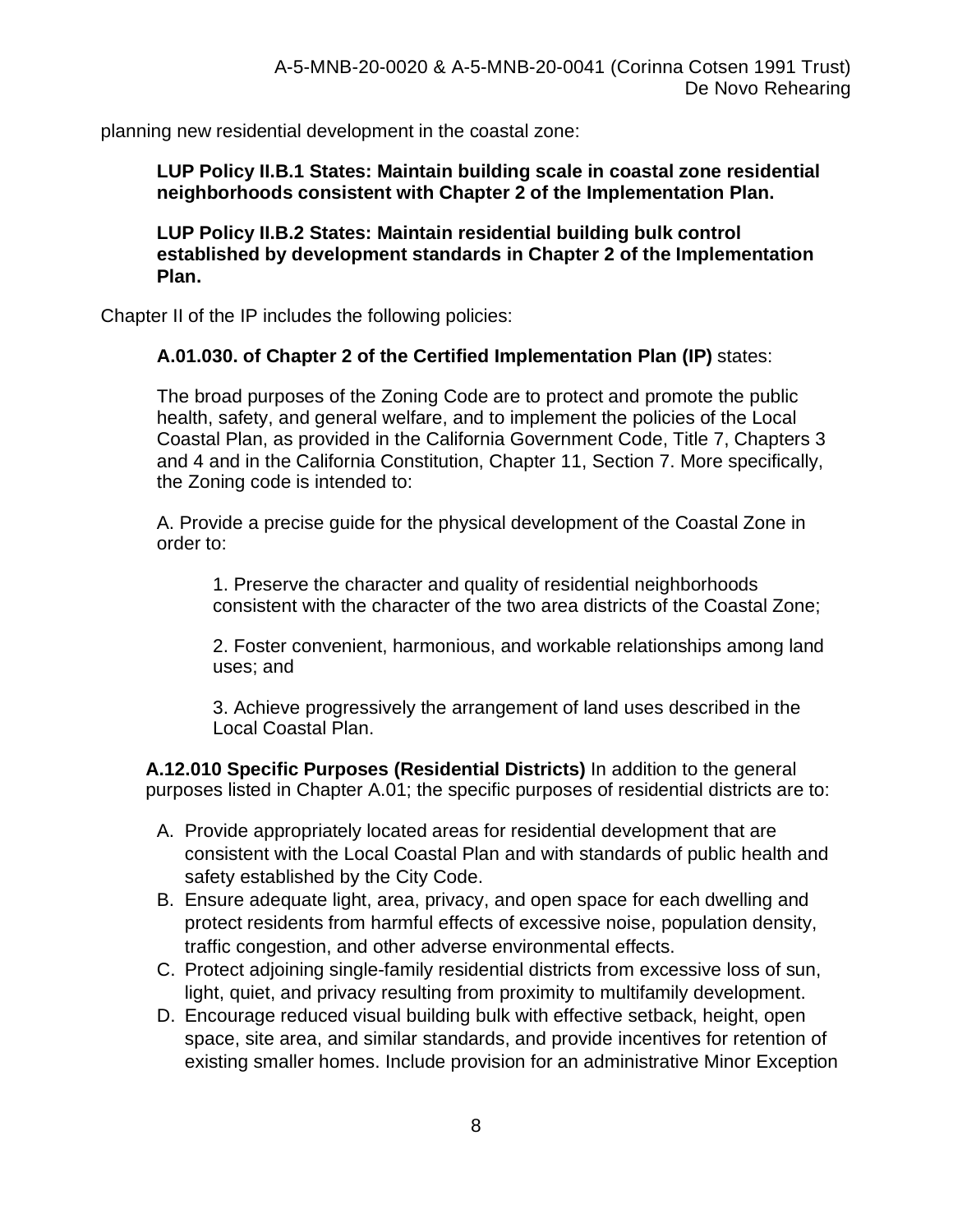procedure to balance the retention of smaller older homes while still allowing for flexibility for building upgrades below the minimum allowable square footage.

**Section A.12.020 of Chapter 2 of the Certified Implementation Plan (IP)** provides that single-family residences are permitted by right on RH properties and that multi-family residential development on RH properties are permitted by right to 5 or fewer units, and 6 or more units can be constructed with a Precise Development Plan or Site Specific Development Plan.

**Section A.12.030 of Chapter 2 of the Certified IP** dictates that the minimum lot area per dwelling unit for the RH district in Area III (Beach Area) is 850 sq. ft.

### **Section 30250 of the Coastal Act states, in part:**

(a) New residential, commercial, or industrial development, except as otherwise provided in this division, **shall be located within, contiguous with, or in close proximity to, existing developed areas able to accommodate it** or, where such areas are not able to accommodate it, in other areas with adequate public services and where it will not have significant adverse effects, either individually or cumulatively, on coastal resources. In addition, land divisions, other than leases for agricultural uses, outside existing developed areas shall be permitted only where 50 percent of the usable parcels in the area have been developed and the created parcels would be no smaller than the average size of surrounding parcels. [Emphasis added]

#### **Section 30251 of the Coastal Act states, in part:**

The scenic and visual qualities of coastal areas shall be considered and protected as a resource of public importance. **Permitted development shall be sited and designed to protect views to and along the ocean and scenic coastal areas, to minimize the alteration of natural land forms, to be visually compatible with the character of surrounding areas, and, where feasible, to restore and enhance visual quality in visually degraded areas.** [Emphasis added]

The City's LCP contains zoning and land use designations designed to promote and maintain community character. The LCP implements and is intended to carry out Section 30251 of the Coastal Act, which requires that new development shall be "visually compatible with the character of surrounding areas . . ." The proposed project consists of the demolition of an existing 1,568 sq. ft. single-family residence and an existing 2,556 sq. ft. triplex on two adjacent lots owned by the same applicant, a merger of the two lots (1312 The Strand is 2,987 sq. ft. and 1316 The Strand is 3,300 sq. ft.) into one 6,287 sq. ft. lot, and construction of a 9,920 sq. ft., 30-ft. high, two-story over basement, single family residence with an attached 845 sq. ft. three-car garage.

The Commission's action on November 4, 2020, to deny the Applicant's proposed project was based in part on the project's inconsistency with the community character policies of the City's certified LCP and the Coastal Act. In its decision denying the Applicant's petition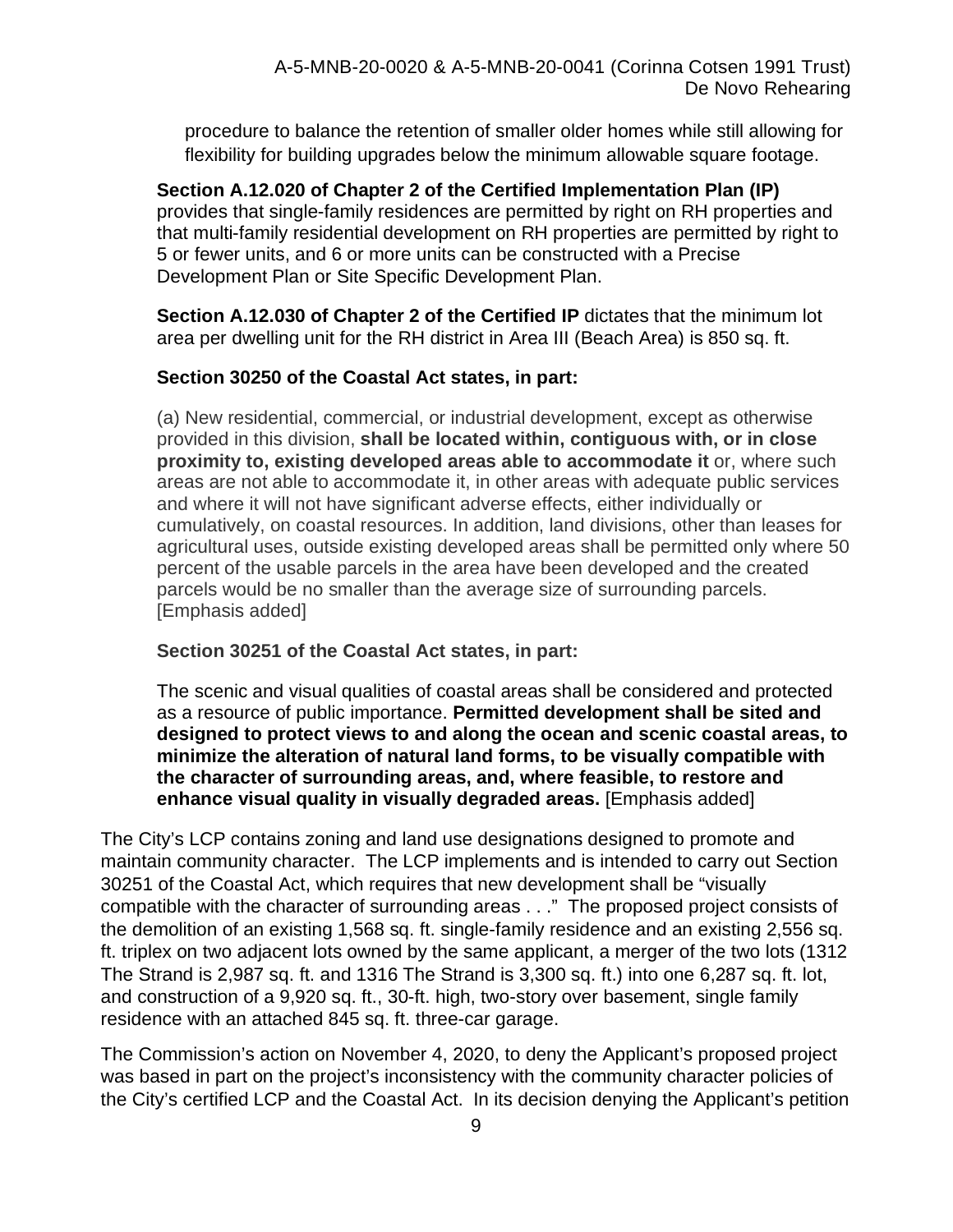for writ of mandate, the trial court upheld the community character basis for the Commission's denial of the project, and this aspect of the Commission's November 4, 2020 decision is valid and is not required to be revisited in this hearing (**[Exhibit 8 & 9\)](https://documents.coastal.ca.gov/reports/2022/6/F19a/F19a-6-2022-exhibits.pdf)**. The Commission hereby incorporates the community character findings of its November 4, 2020 decision (**[Exhibit 12](https://documents.coastal.ca.gov/reports/2022/6/F19a/F19a-6-2022-exhibits.pdf)**), which continue to support denial of the Applicant's project.

The purpose of this re-hearing is to comply with the trial court's February 14, 2022 order directing the Commission to reconsider "whether, in light of the Court's Statement of Decision, a coastal development permit should have been denied for the demolition of the structures at 1312 The Strand and 1316 The Strand" **[\(Exhibit 9\)](https://documents.coastal.ca.gov/reports/2022/6/F19a/F19a-6-2022-exhibits.pdf).** After consideration of the trial court's Statement of Decision, the Commission reaffirms its decision to deny Ms. Cotsen's permit applications for the following reasons.

#### The Commission Properly Reviewed and Denied the Project Proposed by the Applicant

In response to the trial court's order, the Commission finds that it properly reviewed the project proposed by the Applicant and before the Commission on appeal from the City of Manhattan Beach. Ms. Cotsen applied to the City for a coastal development permit to demolish the existing structures and construct a new single-family residence on her property. The Applicant did not propose only to demolish the existing triplex and singlefamily residence. The Applicant's clear intent was to build a new single-family residence across two adjacent lots, with the lot merger facilitating the construction of a much larger residence than currently exists on the site.<sup>1</sup> As the Commission previously found, and the trial court upheld, Ms. Cotsen's project is inconsistent with the LCP's community character policies and the Commission reasonably denied the project on that basis.

In reviewing Ms. Cotsen's applications, the Commission was not required to consider approving a coastal development permit for only the demolition portion of the project. In general, the Commission's responsibility under the Coastal Act is to review projects for consistency with the applicable certified Local Coastal Program (when projects are appealed to the Commission) or Chapter 3 of the Coastal Act (when projects are originally submitted to the Commission). For projects that are not consistent with the applicable standard of review, the Coastal Act does not require the Commission to redesign projects or impose conditions of approval to achieve consistency with LCP or Coastal Act policies. For example, in *LT-WR, L.L.C. v. California Coastal Commission*, the court of appeals rejected a similar argument by a project applicant, explaining that "the Commission is not required to redesign an applicant's project to make it acceptable . . . The denial of the instant proposal does not bar LT-WR from submitting a new and different proposal." 152 Cal.App.4th 770, 801 (internal references omitted). As in *LT-WR, L.L.C.*, and other similar cases,<sup>[2](#page-9-1)</sup> the Commission has no obligation to redesign Ms. Cotsen's project or consider

<span id="page-9-0"></span> $1$  As the trial court found, after purchasing the adjacent lot, "Cotsen's intent is to demolish both her family house and the 1312 Property's triplex and build a single-family house for her family across both parcels." (**[Exhibit 10](https://documents.coastal.ca.gov/reports/2022/6/F19a/F19a-6-2022-exhibits.pdf)**).

<span id="page-9-1"></span><sup>2</sup> *See*, *e.g.*, *Reddell v. California Coastal Commission* (2009) 180 Cal.App.4th 956, rev. denied (Mar. 24, 2010) [rejecting applicant's argument that the Commission was required to approve his project with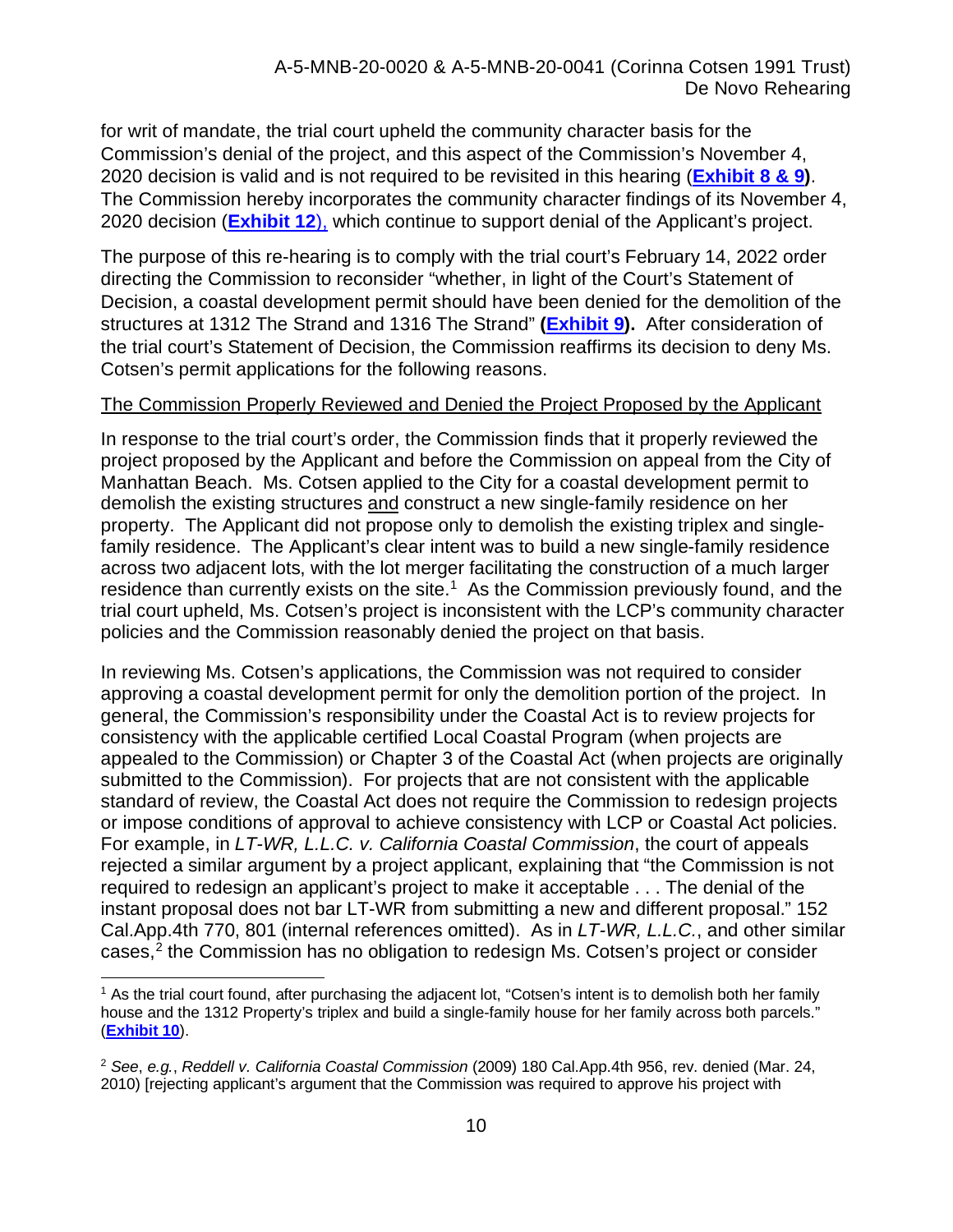approving only the demolition portion of the proposed development because this was not the project she had applied for or that had been approved by the City (and appealed to the Commission).

#### The Commission Is Not Required To Determine That Retention of the Existing Structures Is Feasible Under Section 30612 of the Coastal Act

In some cases, applicants have invoked Section 30612 of the Coastal Act to assert that the Commission must find that retention of existing structures is "feasible" in order to deny an application to demolish the structure, even if the project proposes both demolition and construction of new structures. [3](#page-10-0) Section 30612 states that:

An application for a coastal development permit to demolish a structure shall not be denied unless the agency authorized to issue that permit, or the commission, on appeal, where appeal is authorized by this division, finds, based on a preponderance of the evidence, that retention of that structure is feasible.

Section 30612 is not relevant to the project denied by the Commission here because it applies only to an "application for a coastal development to demolish a structure." Ms. Cotsen's project did not involve an application only to demolish structures and, instead, involved a proposal to both demolish two structures and replace them with a new singlefamily residence. As explained by the court of appeals in an unpublished decision in *Sunshine Enterprises LP v. California Coastal Commission*, Section 30612 "does not require that the Commission determine feasibility of retaining a structure when a permit applicant . . . seeks not just to demolish a structure, but to replace the structure with new development." (**[Exhibit 11](https://documents.coastal.ca.gov/reports/2022/6/F19a/F19a-6-2022-exhibits.pdf)**).[4](#page-10-1) Therefore, Section 30612 does not apply, and the Commission was not required to find that retention of the triplex and single-family residence is "feasible" before denying Ms. Cotsen's application.[5](#page-10-2)

conditions because Commission is not required to redesign an applicant's project to make it acceptable]; Bel Mar Estates v. California Coastal Commission (1981) 115 Cal.App. 3d 936, 942 ["While, in some cases, the commission may find that, with relatively minor changes, a proposal may be modified so as to reduce effectively the environmental impact, we know of no requirement that the commission must, in every case, undertake to redesign a proposal so as to become acceptable"]*.* 

<span id="page-10-0"></span> $3$  Ms. Cotsen did not raise this argument in comments or during the public hearing on its permit applications in November 2020.

<span id="page-10-1"></span><sup>&</sup>lt;sup>4</sup> The trial court in *Sunshine Enterprises LP v. California Coastal Commission* also held that the applicant for the project involved in that case "provides no authority that a permit with a dual purpose—demolition and construction—must meet the feasibility requirement of section 30612," noting that the "application's primary purpose was to construct a new hotel." (**[Exhibit 12](https://documents.coastal.ca.gov/reports/2022/6/F19a/F19a-6-2022-exhibits.pdf)**).

<span id="page-10-2"></span><sup>&</sup>lt;sup>5</sup> The Commission's findings in support of its denial of the project did note that the applicant "has not provided any information to indicate that that it would not be feasible to retain the existing triplex and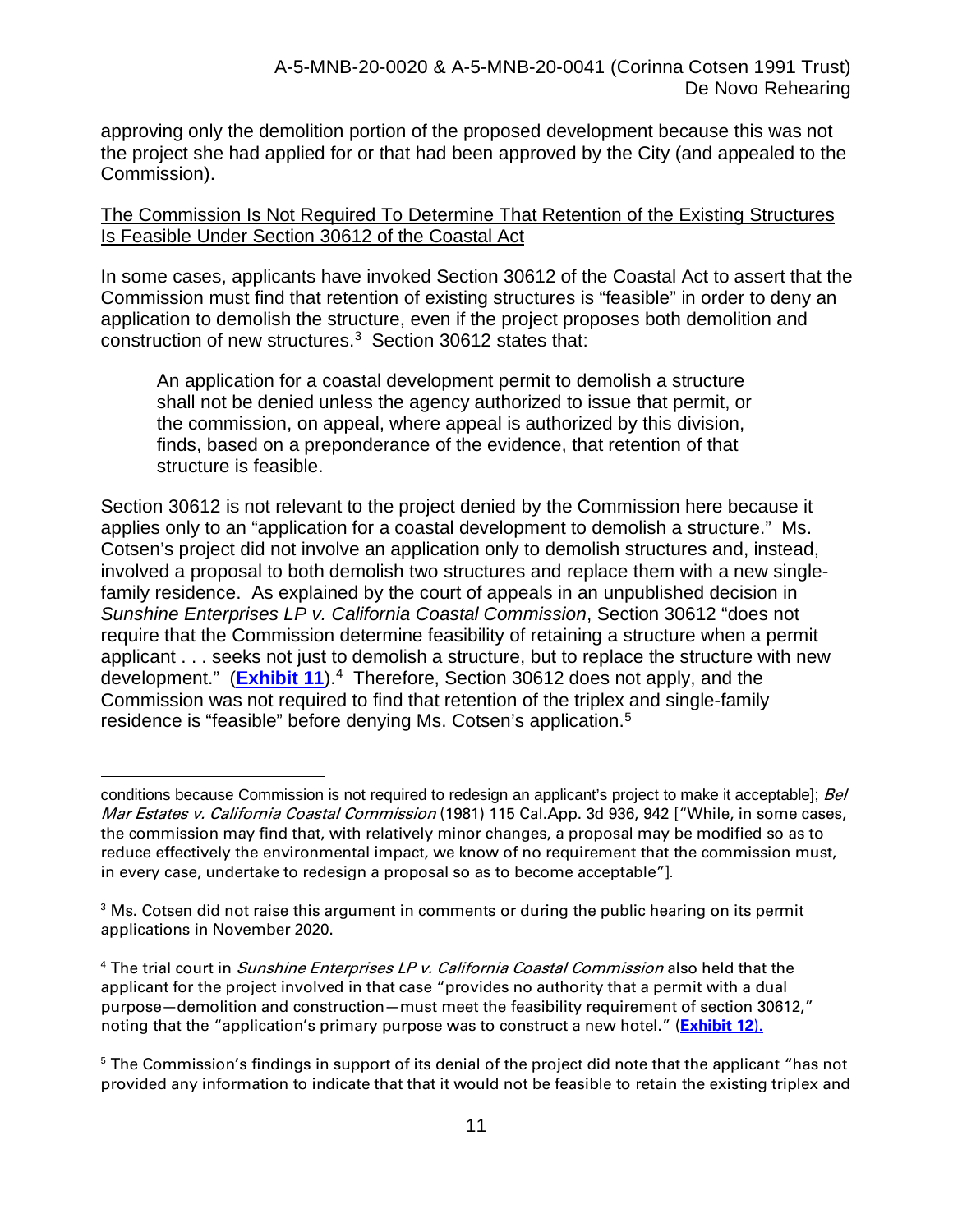#### The Commission Declines To Approve a CDP for the Demolition Portion of the Project

Although the Commission is not required to do so, the Commission does have discretion in some situations to approve components of a project that are consistent with LCP or Coastal Act requirements and deny aspects of the project that are not. In this case, however, the Commission reasonably declines to approve only the demolition portion of the Applicant's project. As discussed above, and as found by the reviewing trial court, the Applicant's intended purpose "is to demolish both her family house and the 1312 Property's triplex and build a single-family house for her family across both parcels." (**Exhibit 10**). The Applicant did not propose only demolition of the existing structures, and it was (and is) clear that the entire purpose of this project is to construct a new, much larger house on the two merged lots. A project involving only demolition of the existing structures is an entirely different project than what was proposed by the Applicant, approved by the City, and appealed to the Commission.

In addition, the Coastal Act and implementing regulations anticipate that "functionally related development" performed by the same applicant will be the subject of a single permit application, not approved piecemeal (14 Cal. Code Regs. § 13053.4(a).) Given the obvious purpose of the Applicant's project, it makes more sense, and is likely more protective of coastal resources, to not bifurcate and approve the demolition component of Ms. Cotsen's project, so that the entirety of any new project, including demolition and any alternative new construction, may be considered as part of one application. The Commission sees no LCP or Coastal Act purposes that would be served by the approval of only demolition of the existing structures on Ms. Cotsen's property.

Finally, the Commission is mindful that it is reviewing Ms. Cotsen's applications on appeal from the City of Manhattan Beach. Under Section 30519(a) of the Coastal Act, once the Commission certifies a Local Coastal Program, development review authority is delegated to the local government that is implementing the local coastal program and "shall not be exercised by the commission over any new development proposed" within the area, except in the case of appeals to the Commission or where the Commission retains permitting authority. In areas with certified LCPs, like Manhattan Beach, the Commission's appellate review authority is limited to certain areas of the coastal zone, and only when appeals raise a "substantial issue" as to conformity with the certified LCP (Pub. Resource Code §§ 30603(a), 30625(b)(2)). The Act, therefore, contemplates that local governments will primarily review and approve development proposals in the first place, with the Commission exercising a much more limited role as an appellate body for only those projects that raise significant coastal resource issues. Given the Coastal Act's delegation of primary permitting authority to the City, and the clear purpose of this project to build a

single-family residence. Therefore, retention of the existing structures is considered feasible, and the Commission is under no obligation to approve demolition of the existing structures based on the available information." Thus, even if Section 30612 applied to this project, the Commission made the required feasibility finding.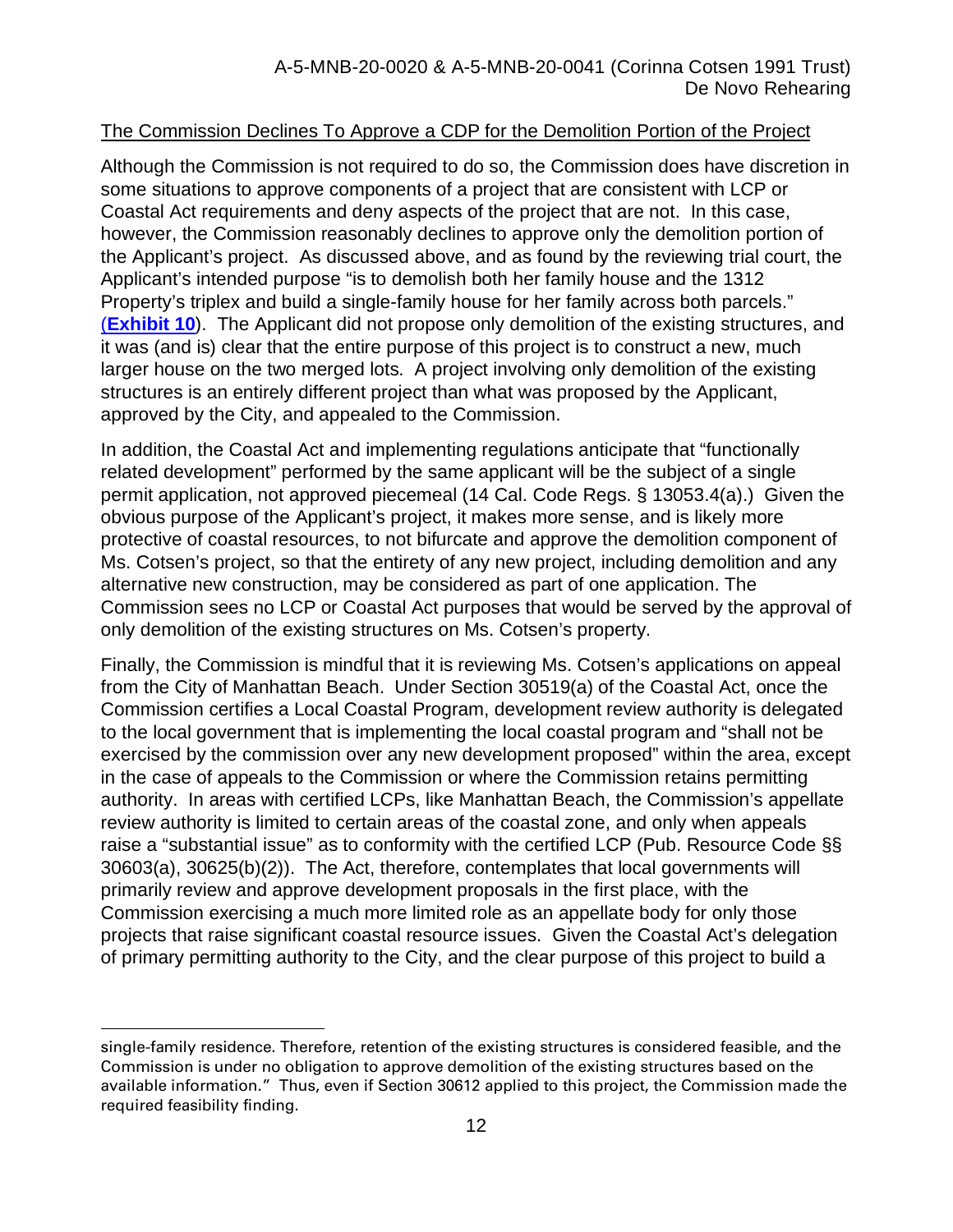new single-family home, a new demolition only project is more appropriately reviewed first by the City.

In summary, the Commission has considered the trial court's Statement of Decision and concludes that it was not required to evaluate the consistency of, nor would it be appropriate in this case to approve, the demolition component of the Applicant's proposed project as a stand-alone project. The Commission's denial of the Applicant's project as inconsistent with LCP community character policies was affirmed by the trial court. If the Applicant wishes to build a different structure (or structures) on her property, the Applicant may submit a new application to the City, the primary permitting authority for development in the Manhattan Beach coastal zone.

### **E. LOCAL COASTAL PROGRAM**

The City of Manhattan Beach's Land Use Plan (LUP) was certified by the Commission in June of 1981. From 1992 through 1994, the City adopted and submitted to the Coastal Commission amendments to the LCP LUP, which the Coastal Commission partially certified, pending the City's acceptance of suggested modifications to the Coastal Zoning Maps and LUP Policy Map related to designations for the El Porto area, the Metlox site, and the Santa Fe railroad right-of-way, and to certain designation titles, as well as a Coastal Access Map and text amendments to define the City's Coastal Permit jurisdiction as the land inland of the mean high tide line. The City accepted the Commission's suggested modifications, which the Executive Director determined was legally adequate, and the Commission concurred at its May 10-13th meeting in 1994, thus certifying the City of Manhattan Beach LCP. The City began issuing local coastal development permits shortly thereafter. The project site is located within the City of Manhattan Beach's certified jurisdiction and is subject to the policies of the certified LCP.

## **F. CALIFORNIA ENVIRONMENTAL QUALITY ACT (CEQA)**

Section 13096 of the Commission's regulations requires Commission approval of Coastal Development Permit applications to be supported by a finding showing the application, as conditioned by any conditions of approval, to be consistent with any applicable requirements of the California Environmental Quality Act (CEQA). Section 21080.5(d)(2)(A) of CEQA prohibits a proposed development from being approved if there are feasible alternatives or feasible mitigation measures available which would substantially lessen any significant adverse effect which the activity may have on the environment. The City of Manhattan Beach is the lead agency for CEQA compliance and determined the project is Categorically Exempt per Section 15303 as "New Construction or Conversion of Small Structures" as the proposed construction consists of one single-family residence.

As a responsible agency under CEQA, the Commission has determined that the proposed project, as conditioned, is not consistent with the development policies of the Coastal Act. As described above, the proposed project would have adverse environmental impacts. There are feasible alternatives or mitigation measures available, such as retaining the existing development or developing multi-family structures on the two lots. Therefore, the